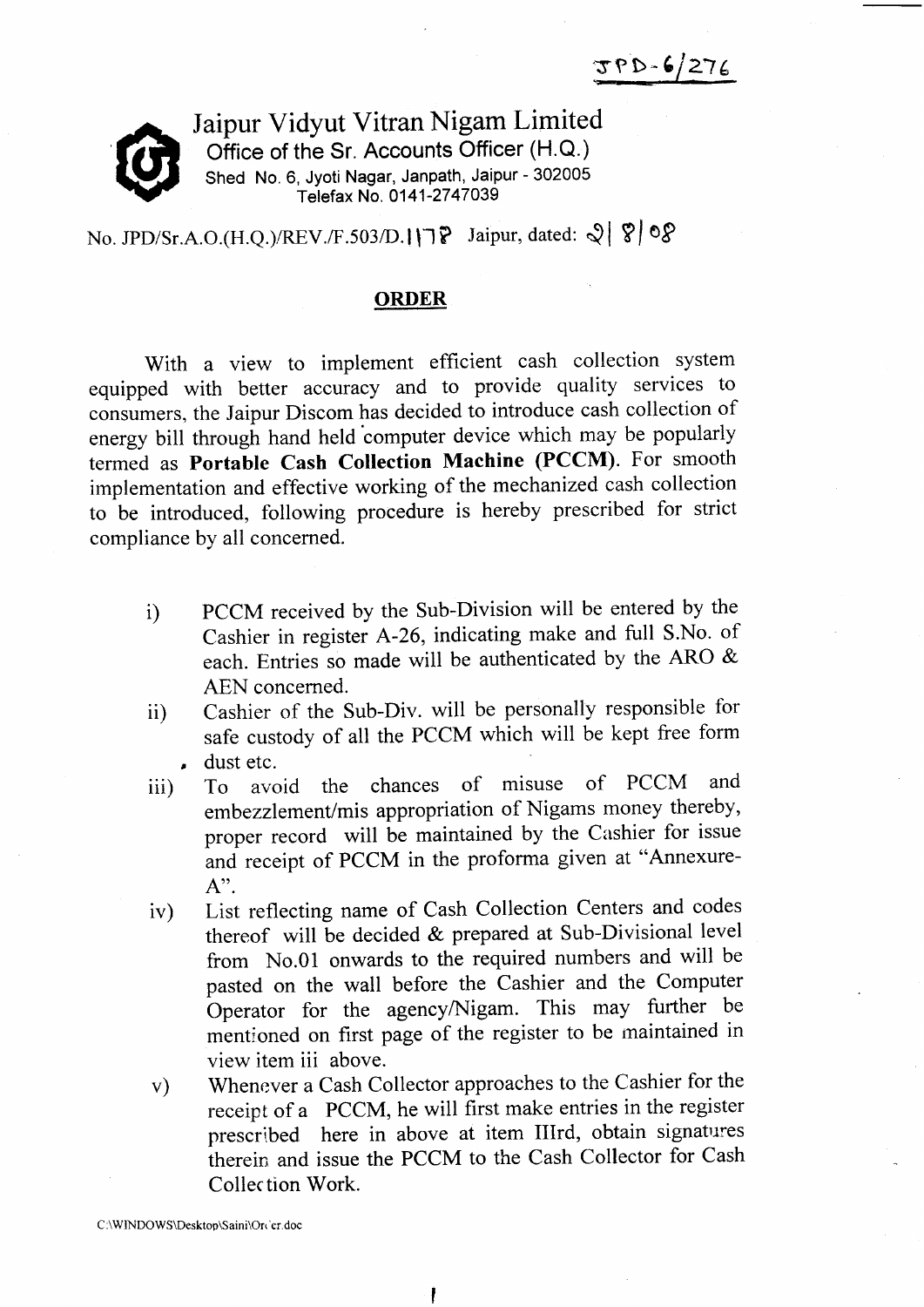- vi) After receipt of PCCM, the cash collector will immediately approach to the Computer Operator of the agency/Nigam, where both of them will ensure the followings:-
- Data relating to the consumers expected to visit the cash Collection Centres is uploaded in the PCCM . a)
- Battery of the PCCM is fully charged. b)
- Ribbon of the PCCM is working up to the mark. c)
- The paper roles to be used are taken in sufficient quantity. d)
- Cash Collection Center No. has entered in the PCCM . e)
- User name of the person visiting to Cash Collection Center has entered in the PCCM.  $\mathbf{f}$
- vii) Prior to starting of cash collection work at the cash collection center, the cash collector will enter his secret and confidential password in the pccM, receive payments from the consumers and issue receipts to them retaining counter foil portion of energy bill.
- viii) The Cash collector will be personally responsible for keeping his password entirely confidential and secret. He must remember that his password is not disclosed to any one. In case of any doubt at any stage, he must immediately change his password. He must remember that in case of any misuse, fraud or embezzlement, he will be held responsible for the losses sustained to Nigam.
- ix) On the counterfoils of energy bills detained, full 6 digit receipt No. of the days collection will be mentioned by the Cash Collector on the first receipt and thereafter only last 3 digits of the receipt No. will be mentioned subsequently on each counterfoil. In order to distinguish the amount deposited by the consumers up to the due date or after the due date a mark/sign will also be mentioned on the mark/sign will also be mentioned on the amount printed in the counterfoil, invariably. Where amount received from the consumer differs from the amount printed in the counterfoil due to whatever the reasons, the amount received in full will be mentioned in the counterfoil. without fail.
- x) Whenever cancellation of receipt is required to be generated due to whatever the reasons, original as well as the cancelled, both the receipts will be detained and preserved

C:\WINDOWS\Desktop\Saini\Order.doc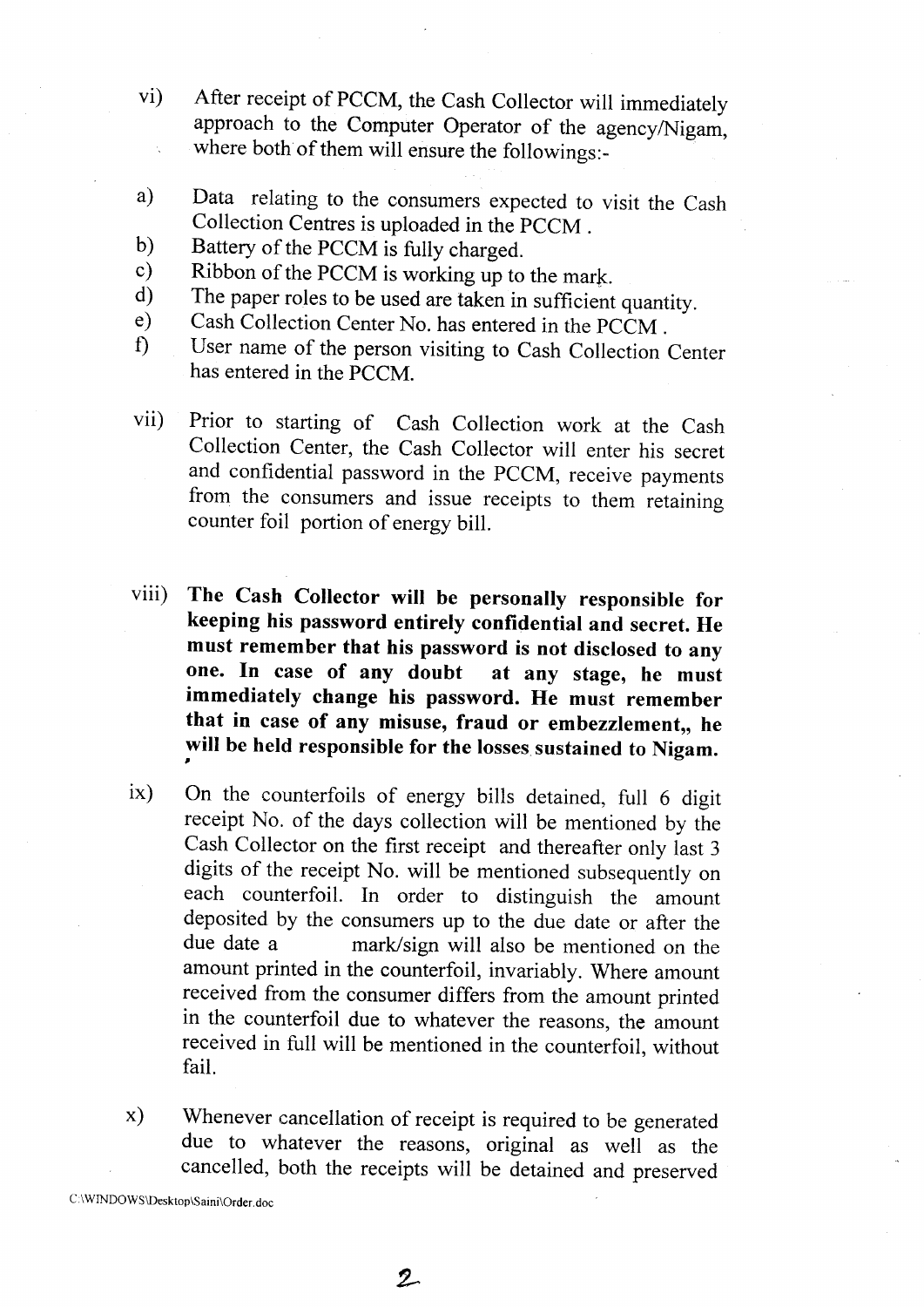by the Cash Collector and will be pasted at the end of report to be generated at Sub-Divisional level in view ofitem xii of this order.

xi) After close of days collection work , the cash collector will also generate summary report from the PCCM. This report will be detained and preserved by him for pasting at the end of report to be generated at Sub-Divisional level after his return to the sub-divisional Headquarter (HQ).

### xii) While returning to the Sub-Division the PCCM, amount collected and counterfoils of energy bills must be kept separately and should not be kept together.

- xiii) Soon after return to the Sub-Divisional HQ. the Cash Collector immediately approach to the agency's/Nigam's Computer Operator for downloading of datas of days collection and generation of reports as per "Annexure-B", enclosed.
- xiv) Cash Collector will collect the days collection report generated by the agency's/Nigam's Computer Operator and will paste the summary of days collection generated by the PCCM, at its end. He will also paste the cancelled and coresponding original receipts on the back side of the main report collected by him.
- xv) Amount of days collection alongwith lot of counterfoils detained, PCCM and report finally collected as per item xiii above, will be handed over by the Cash Collector to the main Cashier of the Sub-Division who will record a certificate at the end of report received, as per para 92 of the Revenue Manual. He will also mention the date of receipt of the PCCM, in the register prescribed as 'Annexure-A' and record his dated initials therein.
- xvi) Monthly report for the days collection will be kept by the Cashier in a separate file and in safe custody. He will be responsible to provide these reports to the audit and the inspecting officers, as and when demanded.
- xvii) The checking clerk/official other than the Cash Collector will also verify the totals of days collection as appearing in the reports prepared as per 'Annexure-B' enclo;ed and will

C.\WINDOWS\Desktop\Saini\Order.doc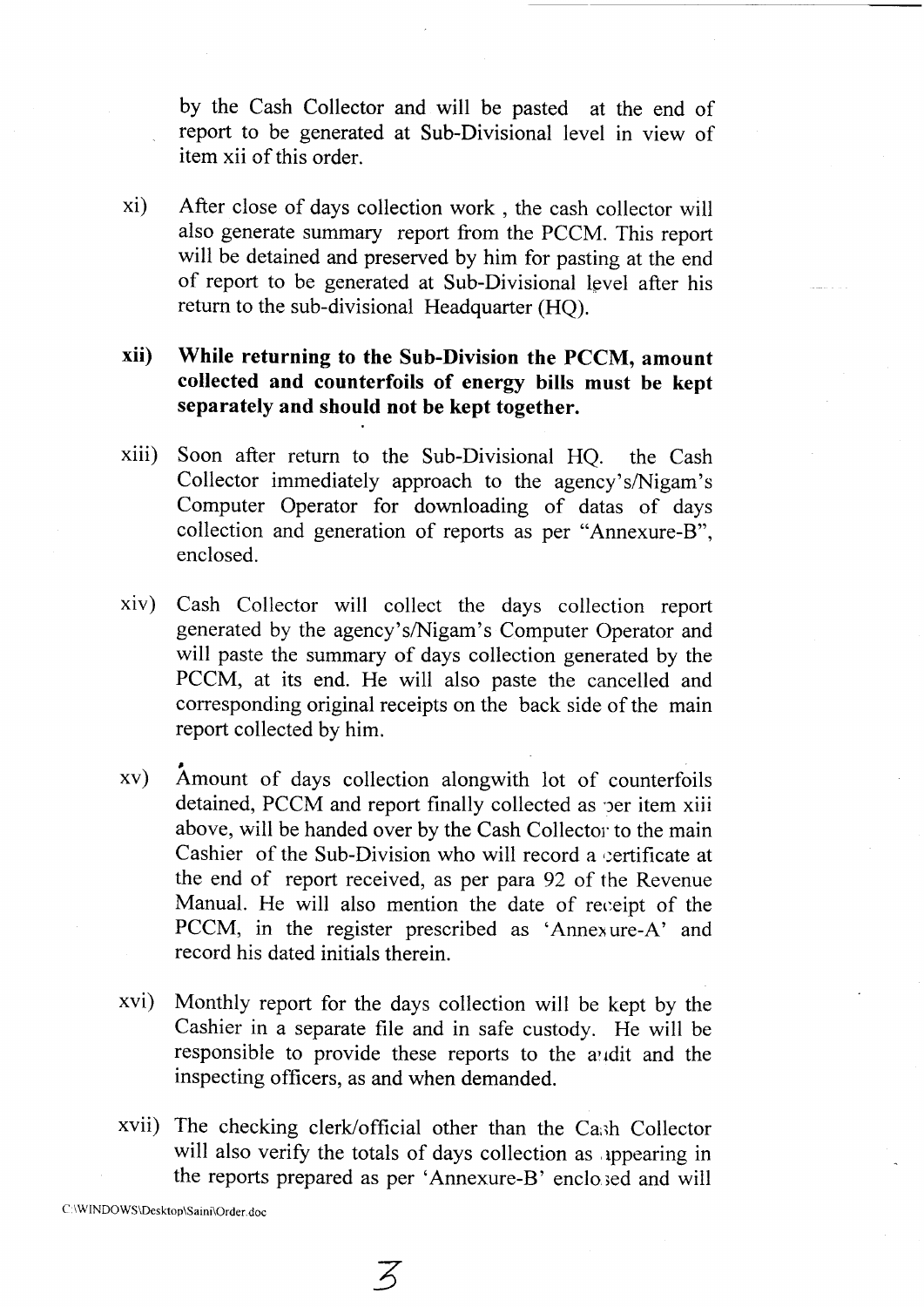report a certificate under his dated initials at reports end, as under:-

" certified that totals checked, verified and found correct"

#### dated initials checking clerk

- xviii) whenever data is lost and could not retrieved due to whatever the reasons, amount of cash collection will be entered in computer system by the computer operator on the basis of counterfoils retained by the Cash collector and prescribed report as per 'Annexure-B' will also be generated immediately and handed over to the Cash Collector. Such reports will be prepared under the title "on the base of counterfoils" and will be checked by the checking clerk/official other than cashier, in accordance with the procedures prescribed under para96 of the Revenue Manual, recording necessary certificates accordingly, strictly.
- xix) Report generated under this system and the counterfoils of energy bills will not be sent by the Sub-Div. to the spot billing agencies.

Prior to implementation of the above mentioned cash collection system, detailed operational training of the officials concerned will be organized by the SE (IT) at Sub-Div./Division/Circle level with consultation & prior approval of the undersigned where officers of Accounts & Finance Wing will also be associated to reply the queries/doubts raised by the participants and resolving other issues, if any.

This bears the approval of Chairman, Discom.

(Anand Joshi)

 $\mathcal{P}$ 

Sr. Accounts Officer (H.O.)

Director (Finance)

Copy to the follo ving for information  $\&$  strict compliance:-

- 1. The Chief Engineer ( ), JPD, Jaipur.  $/c$  Ac, J $\omega/\mu$   $\epsilon$  Dillam, J $\omega/\mu$ 1.
- 2. The Superinter ding Engineer (
- 3. The Sr. Accounts Officer / Accounts Officer ( ), JPD, 4. The Executive  $\exists$ ngineer ( spare copies for their unit officers. ), JPD, alongwith four
- 5. M/s.

C :\WINDOWS\Desktop\Sair i',Order doc